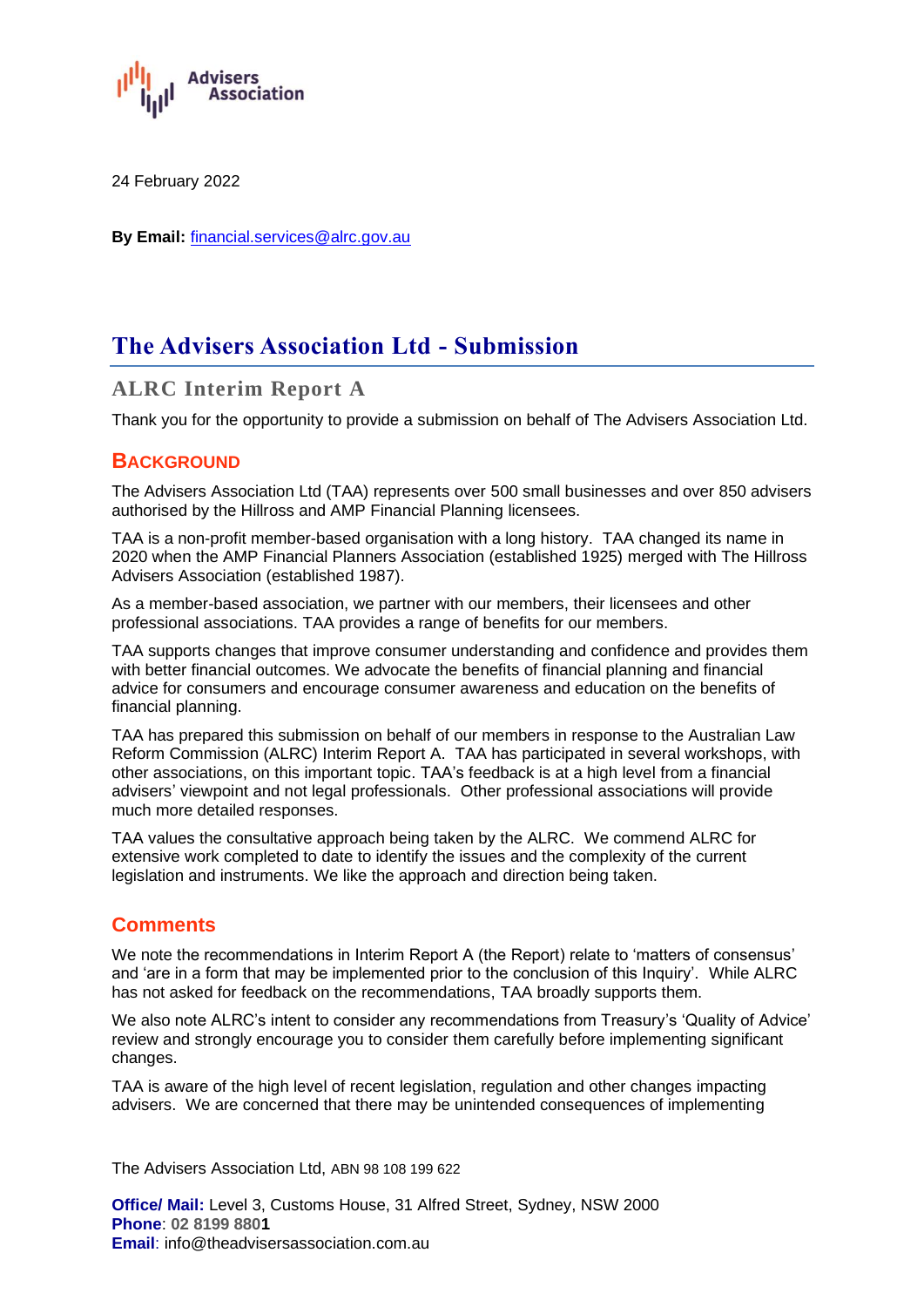

further changes to simplify and rationalise the Corporations Act and Corporations Regulations without adequate consultation with key stakeholders at each stage, including detailed stakeholder impact statements.

References to page numbers in this document refer to the page numbers in Report A: Summary Financial Services Legislation, ALRC Report 137, November 2021. References to the Report relate directly to Interim Report A.

# **Empirical Data Chapter 3**

**A1. What additional data should the Australian Law Reform Commission generate, obtain, and analyse to understand:** 

- *a. legislative complexity and potential legislative simplification;*
- *b. the regulation of corporations and financial services in Australia; and*
- *c. the structure and operation of financial markets and services in Australia?*

With regard to A1a, we note that ALRC is consulting with consumer bodies. If ALRC has not already done so, we encourage you to consult with a broad cross-section of different types of consumers by age, with and without experience of financial product advice, through product providers and more holistic advice from professional financial advisers etc.

Our experience suggests that clients of financial advisers have different expectations and needs to consumers who have only experienced product solutions or have never received advice.

# **When to Define Chapter 4**

#### *A2. Would application of the following definitional principles reduce complexity in corporations and financial services legislation?*

*When to define (Chapter 4):*

- *a. In determining whether and how to define words or phrases, the overarching consideration should be whether the definition should enhance readability and facilitate comprehension of the legislation.*
- *b. To the extent practicable, words and phrases with an ordinary meaning should not be defined.*
- *c. Words and phrases should be defined if the definition significantly reduces the need to repeat text.*
- *d. Definitions should be used primarily to specify the meaning in words or phrases, and should not be used to impose obligations, tailor the application of particular provisions, or for other substantive purposes.*

Yes, it would. TAA agrees that the consistent application of the principles related to 'when to define', 'Consistency of definitions' and the 'Design of Definitions would reduce complexity in the corporations and financial services legislation.

# **Definitions of 'financial product' and 'financial services' Chapter 7**

*A3. Each Commonwealth Act relevant to the regulation of corporations and financial services should be amended to enact a uniform definition of each of the terms 'financial product' and financial service'.*

TAA supports these proposed changes.

*A4. In order to implement Proposal A3 and simplify the definitions of 'financial product' and 'financial service', the Corporations Act 2001 (Cth) and the Australian Securities and Investments Commission Act 2001 (Cth) should be amended to:*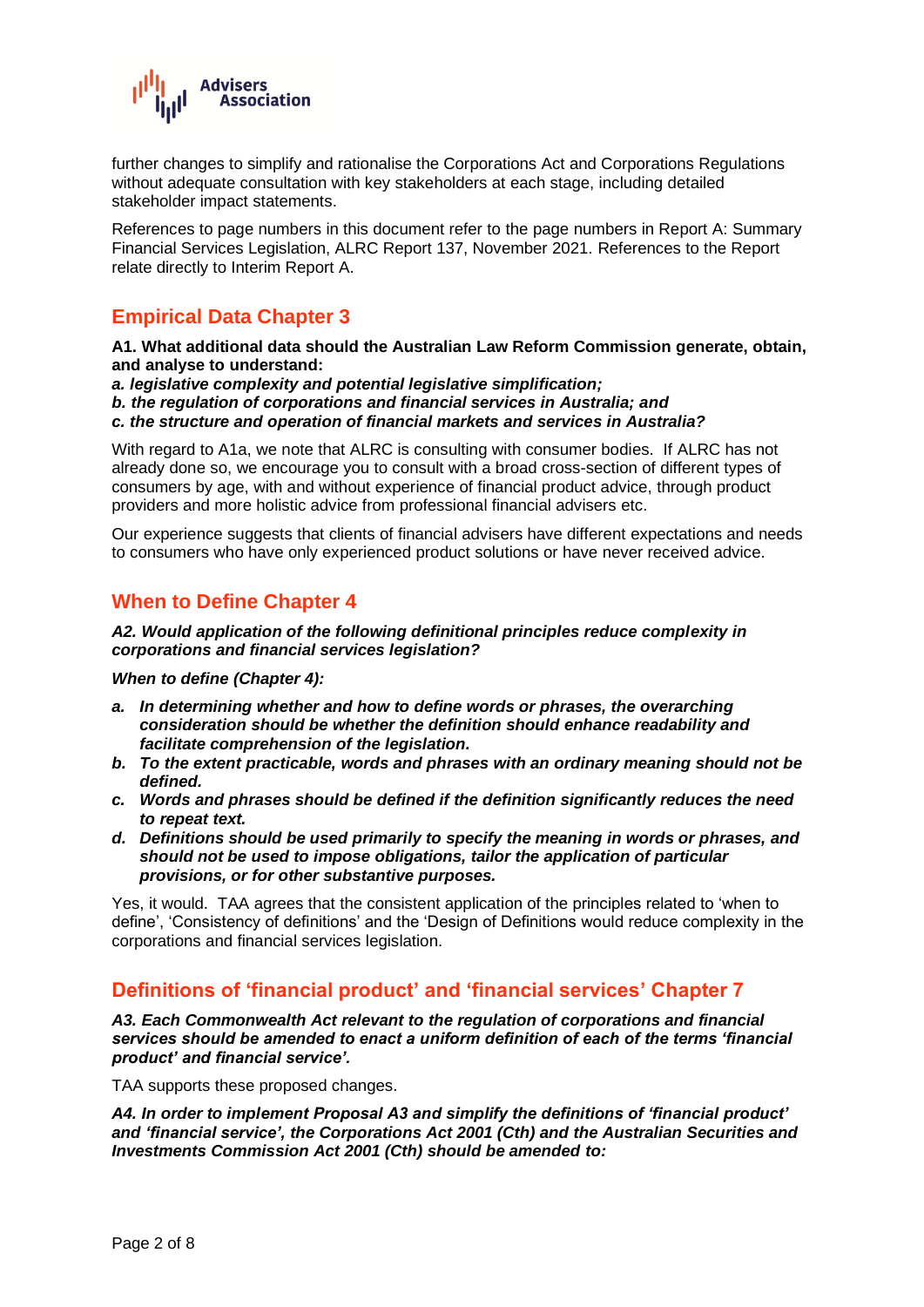

- *a. remove specific inclusions from the definition of 'financial product' by repealing s 764A of the Corporations Act 2001 (Cth) and omitting s 12 BAA(7) of the Australian Securities and Investments Commission Act 2001 (Cth);*
- *b. remove the ability for regulations to deem conduct to be a 'financial service' by omitting s 766A(1)9f) of the Corporations Act 2001 (Cth) and omitting s 12 BAB(1)(h) of the Australian Securities and Investments Commission Act 2001 (Cth);*
- *c. remove the ability for regulations to deem conduct to be a 'financial service' by omitting ss 766A(7) of the Corporations Act 2001 (Cth) and s 12 BAB(2) and (10) of the Australian Securities and Investments Commission Act 2001 (Cth);*
- *d. remove the incidental product exclusion by repealing s 763E of the Corporations Act 2001 (Cth);*
- *e. insert application provisions to determine the scope of Chapter 7 of the Corporations Act 2001 (Cth) and its constituent provisions, and*
- *f. consolidate, in delegated legislation, all exclusions, and exemptions from the definition of 'financial product' and from the definition of 'financial service.*

TAA supports all the proposed changes listed in A4a-f above.

TAA's view is that there has been too much focus on financial product advice in the past, to the detriment of financial service. As ALRC has identified, consumer and client expectations and needs are evolving quickly. The role of a financial planner/ financial adviser has also raced from being a 'distributor of products' less than five years ago to a professional adviser with a 'Best Interest' obligations, Code of Ethics, etc.

*A5. The Corporations Act 2001 (Cth) and the Australian Securities and Investments Commission Act 2001 (Cth) should be amended to remove the definitions of:*

- *a. 'makes a financial investment' (s 763B Corporations Act 2001 (Cth) and s 12BAA(4) of the Australian Securities and Investments Commission Regulations 2001 (Cth));*
- *b. 'manages financial risk' (s 763C Corporations Act 2001 (Cth) and s 12BAA(5) Australian Securities and Investments Commission Regulations 2001 (Cth)); and*
- *c. 'makes non-cash payments' (s 763D Corporations Act 2001 (Cth) and s 12BAA(6) Australian Securities and Investments Commission Regulations 2001 (Cth)).*

TAA supports these proposed changes.

#### *A6. In order to implement Proposal A3:*

- *a. Reg 7.1.06 of the Corporations Regulations 2001 (Cth) and reg 2B of the Australian Securities and Investments Commission Regulations 2001 (Cth) should be repealed;*
- *b. A new paragraph 'obtains credit' should be inserted in s 763(1) of the Corporations Act 2001 (Cth) and in s 12BAA(1) of the Australian Securities and Investments Commission Regulations 2001 (Cth); and*
- *c. a definition of 'credit' that is consistent with the definition contained in the National Consumer Credit Protection Act (Cth) should be inserted in the Corporations Act 2001 (Cth) and in the Australian Securities and Investments Commission Regulations 2001 (Cth).*

TAA supports these proposed changes.

# **Disclosure Chapter 9**

*A7. Sections 1011B and 1013A(3) of the Corporations Act 2001(Cth) should be amended to replace 'responsible person' with 'preparer'.*

TAA supports this proposed change.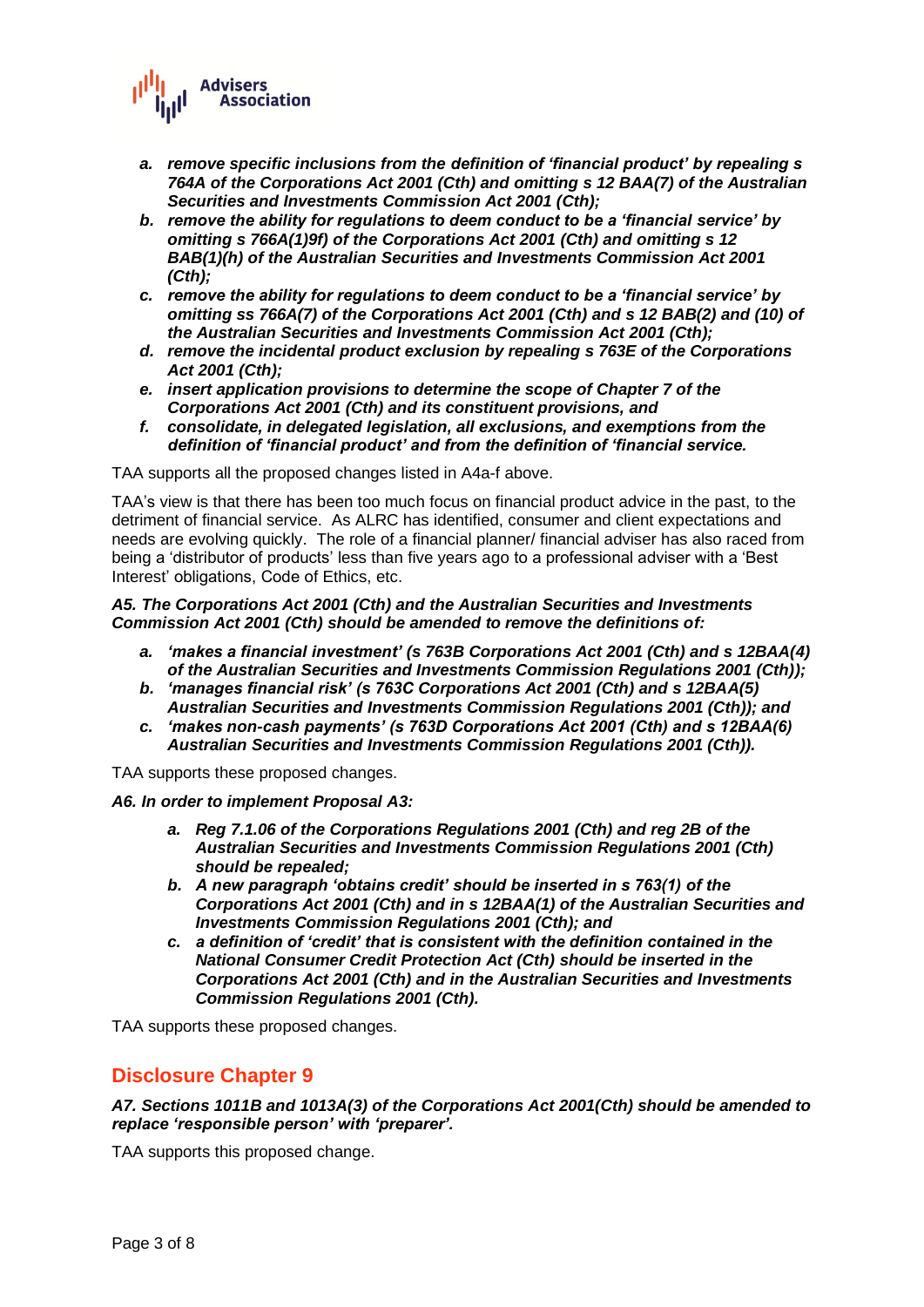

### *A8. The obligation to provide financial product disclosure in Part 7.9 of the Corporations Act 2001 (Cth) should be reframed to incorporate an outcomes-based standard of disclosure.*

In principle, TAA agrees with this proposal. ALRC comments in the Report at 9.124 that this change would require a significant investment of time and money. TAA agrees, so consultation at each stage, stakeholder impact statements, timing and change management will be essential.

One concern TAA has is how and when to assess client outcomes. This is especially so with long term products, where on-going advice may not be provided, e.g., the proper outcomes are delivered at inception, but if assessed later over the longer term, the outcomes may have changed, possibly due to changes in the client's circumstances and not related to the initial transaction.

# **Exclusions, Exemptions, and Notional Amendments Chapter 10**

# *A9. The following existing powers in the Corporations Act 2001 (Cth) should be removed:*

TAA broadly agrees with this proposal. We expect different views from other stakeholders about these proposed changes as regulation and legislative instruments have been used to make changes relatively quickly. Hindsight shows sometimes with significant downstream issues and unintended consequences.

### *A10. The Corporations Act 2001 (Cth) should be amended to provide for a sole power to create exclusions and grant exemptions from Chapter 7 of the Act in a consolidated legislative instrument.*

TAA agrees with this proposal. As above, we expect some other stakeholders to have different views on these proposed changes.

## *A11. In order to implement Proposals A9 and A10:*

## *a. Should the Corporations Act 2001 (Cth) be amended to insert a power to make thematically consolidated legislative instruments in the form of 'rules'?*

Yes, on the basis that it will support a better principled legislative hierarchy and a shorter Corporations Act, making it easier to understand and navigate. TAA notes that this will be given more detailed consideration in Interim Report B.

## *b. Should any such power be granted to the Australian Securities and Investments Commission?*

TAA does not have a strong view on this. Granting ASIC powers should be considered in the broader context of the changes proposed. ASIC has particular experience and powers that may be relevant to the proposed shift to thematically based rules and assist with any transition.

*A12. As an interim measure, the Australian Securities and Investments Commission, the Department of Treasury (Cth), and the Office of Parliamentary Counsel (Cth) should develop a mechanism to improve the visibility and accessibility of notional amendments to the Corporations Act 2001 (Cth) made by delegated legislation.*

TAA agrees with this proposal.

# **Definition of 'Financial Product Advice' Chapter 11**

**A13 The Corporations Act 2001 (Cth) should be amended to:**

## *a. Remove the definition of 'financial product advice' in s 766B;*

TAA has no objection in principle to this change. However, we would prefer to consider any changes after Treasury's 'Quality Advice Review' report has been delivered later in 2022. This would potentially avoid two sets of changes within a relatively short timeframe.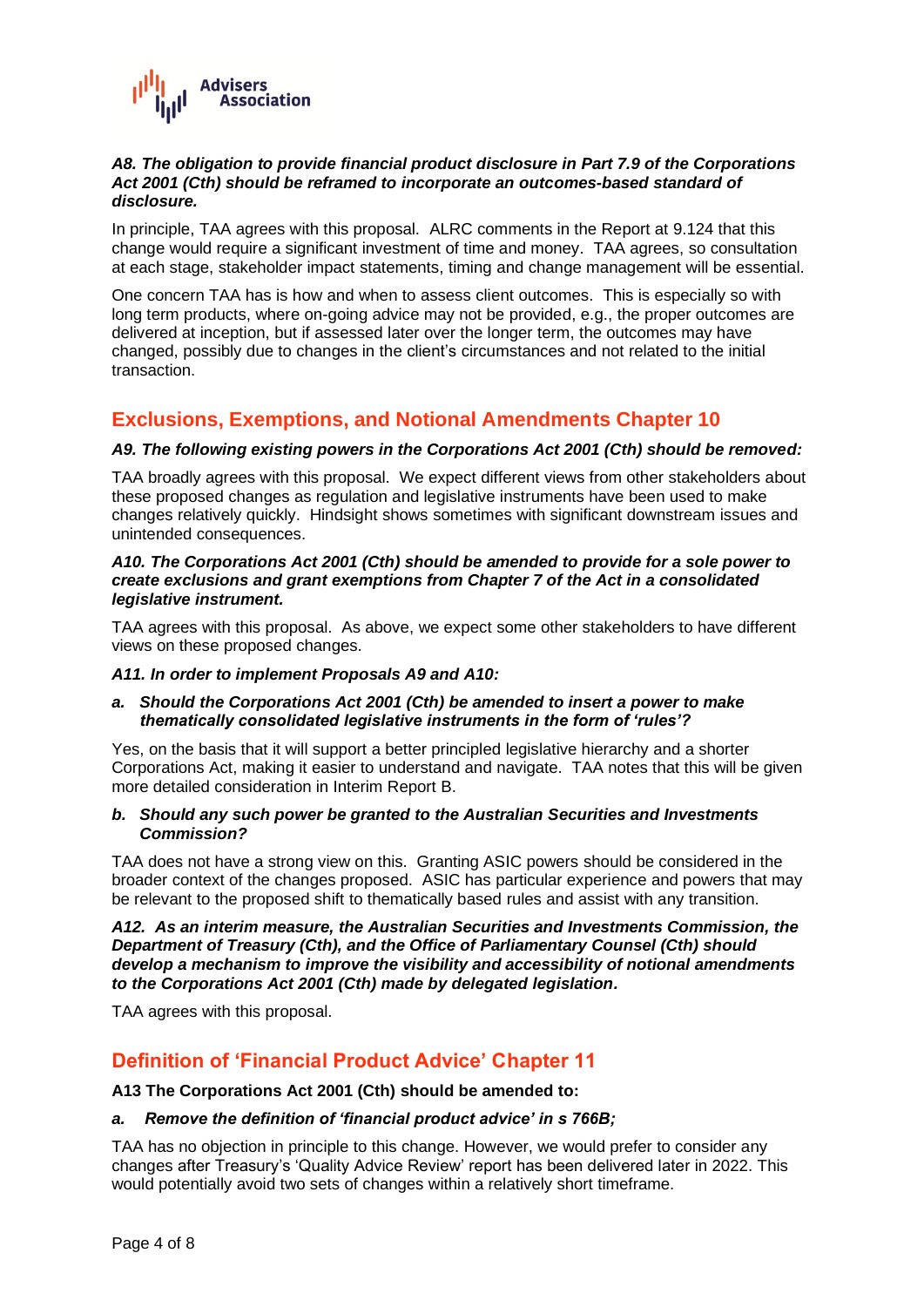

### *b. Substitute the current use of that term with the phrase 'general advice and personal advice' or 'general advice or personal advice' as applicable; and*

TAA strongly believes the use of the term 'general advice' confuses consumers and raises false expectations and assumptions that they have received advice. TAA would prefer to consider any changes after Treasury's 'Quality Advice Review' report has been delivered in late 2022 to avoid two sets of changes occurring within a relatively short timeframe.

TAA has made submissions to Treasury, ASIC and the Financial Services Council (FSC), calling for the separation of advice and product to better align with consumer expectations, reduce the risks of vertical integration and recognise the changing operating environment of professional advisers. In our experience, few advisers provide 'general advice' due to Code of Ethics obligations, etc. In many cases, consumers were provided with this advice by product providers.

The Financial Services Council (FSC), White Paper Recommendation 10 aligns with TAA's view, i.e.,

*"The Government should reform or remove the definition of 'financial product advice' in Section 766B in the Corporations Act and legislate definitions of 'personal advice' and 'general information'."*

TAA also had similar concerns with using terms 'intrafund advice' and 'roboadvice' and recommended they are also changed.

### *c. Incorporate relevant elements of the current definition of 'financial product advice' into the definitions of 'general advice' and 'personal advice'.*

Whilst these changes appear to be relatively minor, they are not aligned with the overall intent of making the legislation more accessible for consumers to navigate and understand their rights and obligations. TAA is concerned they will have unintended consequences if changes are rushed through without due process being followed.

### *A14 Section 766A(1) of the Corporations Act 2001 (Cth) should be amended by removing from the definition of 'financial service' the term 'financial product advice' and substituting 'general advice'.*

TAA does not agree with this proposal at this time for the same reasons outlined under A13.

### *A15 Section 766B of the Corporations Act 2001 (Cth) should be amended to replace the term 'general advice; with a term that corresponds intuitively with the substance of the definition.*

TAA supports this change. However, we would prefer to consider any changes after Treasury's 'Quality Advice Review' report has been delivered in late 2022. This would potentially avoid two sets of changes within a relatively short timeframe, adding unnecessary cost and potential confusion about the changes.

TAA's view is that any 'advice' should consider the client or consumer's personal circumstances and be provided by a licensed, professional adviser; anything else is general information, product information or marketing/ sales materials as noted in the Report.

TAA notes that ALRC sees some benefit in changing the name for general advice and little downside, but is still to consider the alternative name.

# **Definitions of 'Retail Client' and 'Wholesale Client Chapter 12**

*A16. Should the definition of 'retail client' in S761G of the Corporations Act 2001 (Cth) be amended…*

*A16a to remove:*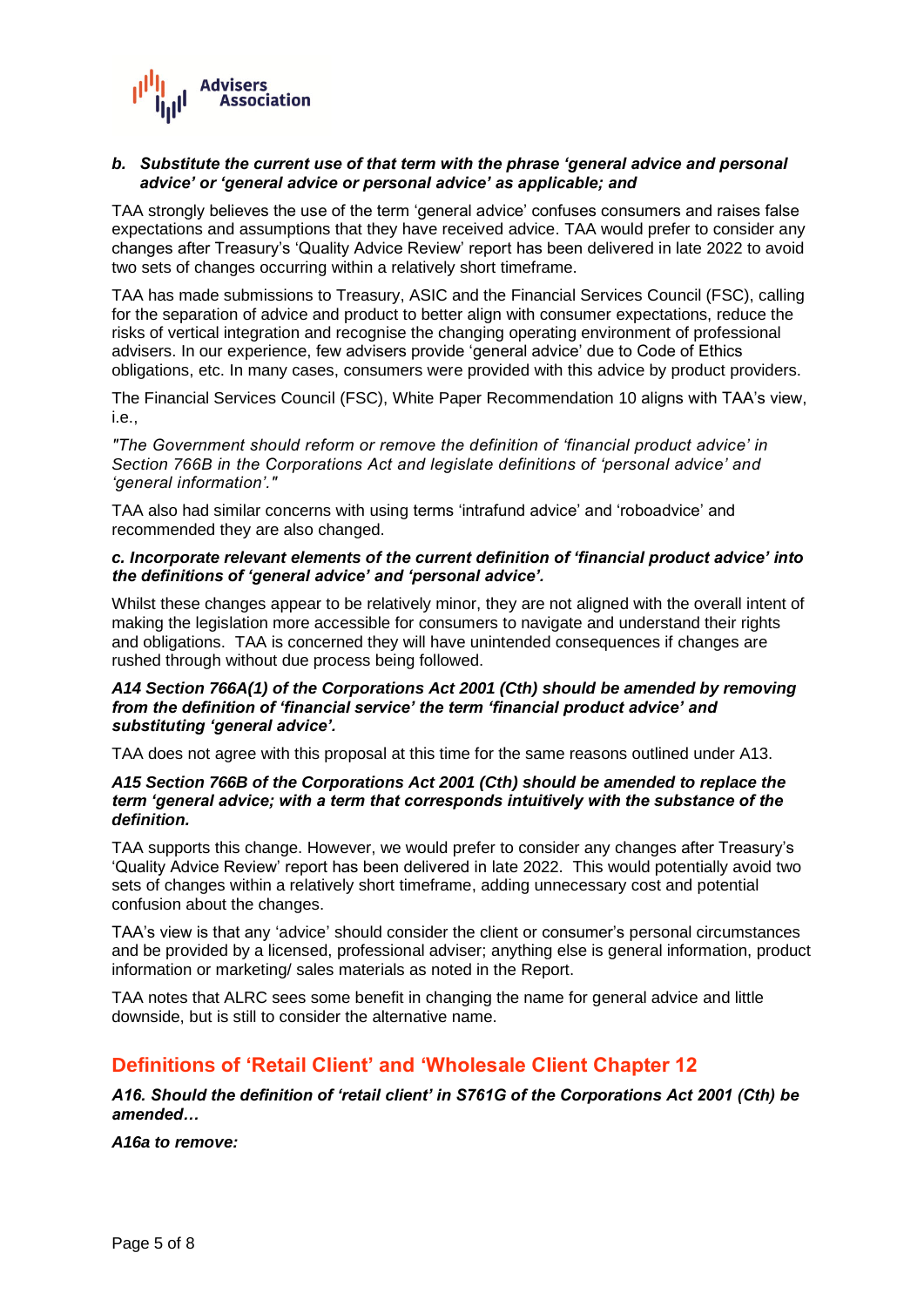

# *i. Subsections (5), (6), and (6A), being provisions in relation to general insurance products, RSA products, and traditional trustee company services; and*

#### *ii. the product value exception in sub-s(7)(a) and the asset and income exceptions in sub-s (7)(c); or*

TAA does not agree with these changes at this time. TAA would prefer this to be considered after the 'Quality of Advice Review release.

Definitions of retail or wholesale clients based on the assumption of their ability to seek appropriate advice, or based on some monetary value, whether an asset, income or product valuation, are not good indicators of a consumer's level of understanding or their financial awareness or levels of sophistication. They have done little to protect consumers in the past.

We are concerned that raising or removing monetary limits in isolation in the short term would also have unexpected and unintended consequences.

### *A16b. in some other manner?*

TAA prefers this approach but does not have a solution as to what this manner is at this time.

#### **A17. What conditions or criteria should be considered in respect of the sophisticated investor exception in s761G of the Corporations Act 2001 (Cth)?**

As mentioned above, definitions based on asset or income are not good indicators of sophistication; an accountant's certificate confirming a consumer meets those criteria is an ineffective control.

TAA has not had enough time to explore and consider alternative criteria. At a high level, we believe a combination of subjective and objective assessments of the consumer's level of sophistication that demonstrate they are 'better informed and better able to assess the risks involved in financial transactions are better metrics. This could be achieved using technology, independent assessments, their levels of risk tolerance, previous experience and behaviours, which are probably the best indicators, along with the professional judgement of a professional adviser. None of these in isolation is perfect but would provide better outcomes than tinkering with the current levels alone.

# **Conduct Obligations Chapter 13**

### *A18. Should Chapter 7 of the Corporations Act 2001 (Cth) be amended to insert certain norms as an objects clause?*

TAA agrees in principle that norms be added as an objects clause. Depending upon the norms included, there may be some cross over and duplication with the Code of Ethics that apply to financial advisers.

#### *A19. What norms should be included in such as objects clause?*

TAA broadly has no objection to the norms identified by the Financial Services Commission being included.

We recognise and acknowledge the concerns raised in the Report about the consultation process, particularly related to the term 'fairly', which is addressed in other ALRC questions and recommendations.

## *A20 Section 912A(1)(a) of the Corporations Act 2001 (Cth) should be amended by:*

## *a. Separating the words 'efficiently', 'honestly', and 'fairly' into individual paragraphs;*

TAA has no objection to this proposal.

#### *b. Replacing the word 'efficiently' with 'professionally; and*

TAA has no objection to adding 'professionally'.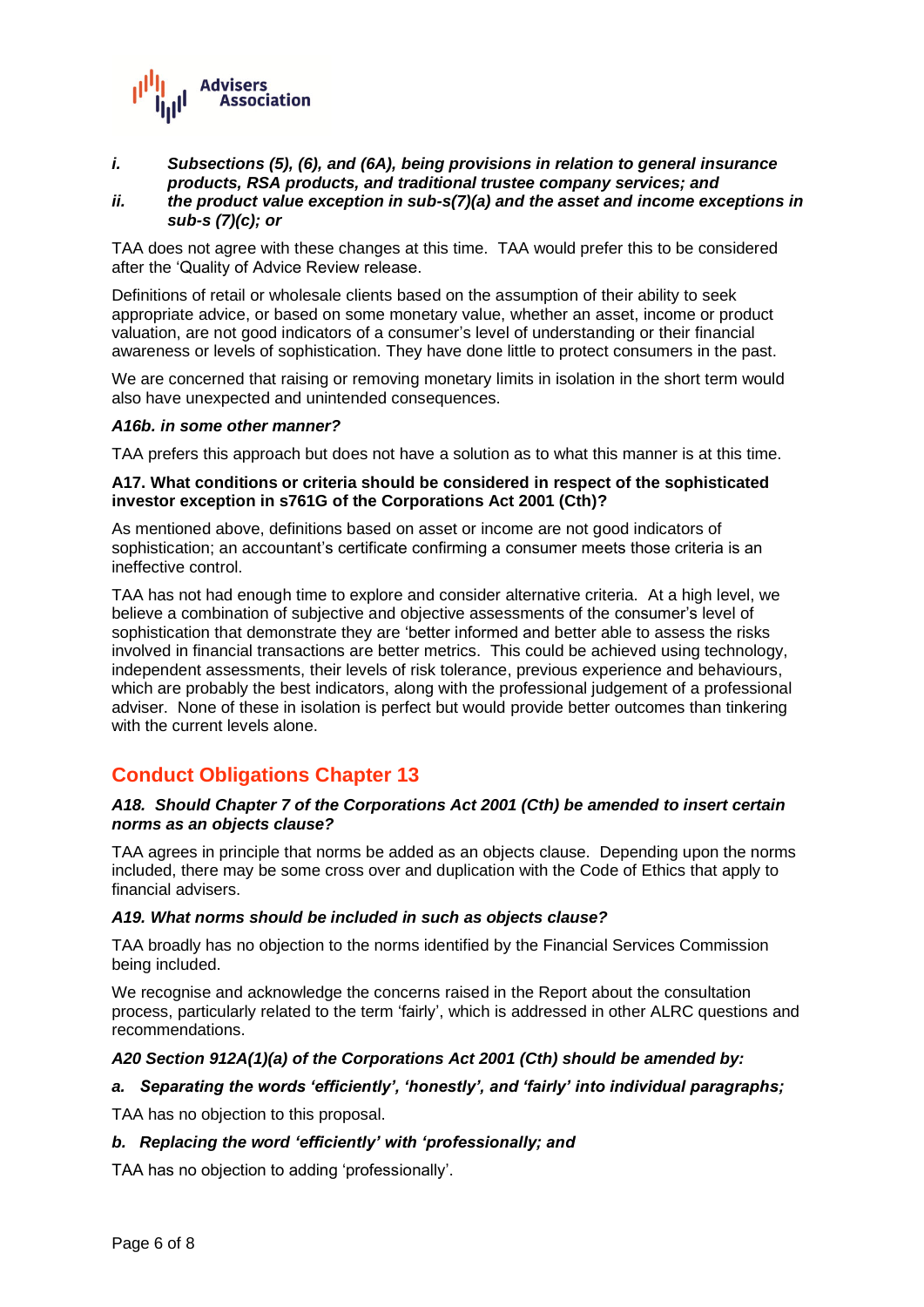

TAA disagrees with the proposal to replace and remove the word 'efficiently'. TAA is of the firm view that previous licensees' lack of focus on 'efficiently' has led to sub-optimal outcomes, and in some cases, poor processes and procedures that have resulted in significant manual workarounds, additional costs to product providers, advisers, suppliers and ultimately the costs to the end consumer and clients.

### **c. Inserting a note containing examples of conduct that would fail to satisfy the 'fairly' standard.**

TAA supports this proposal.

## *A21 Section 912A(1) of the Corporations Act 2001 (Cth) should be amended by removing the following prescriptive requirements…*

TAA supports these proposals, subject to the established meaning of 'efficiently'.

# **Conduct Obligations Chapter 13**

*A22 In accordance with the principle that terminology should be used consistently to reflect the same or similar concepts, s991A of the Corporations Act 2001 (Cth) and s 12CA of the Australian Securities and Investments Commission Act 2001 (Cth) should be repealed.*

TAA agrees with this proposal.

**A23** *In accordance with the principle that terminology should be used consistently to reflect the same or similar concepts, proscriptions concerning false or misleading representations and misleading or deceptive conduct in the Corporations Act 2001 (Cth) and the Australian Securities and Investments Commission Act 2001 (Cth) should be consolidated into a single provision.*

TAA agrees with this proposal to consolidate at least six separate legislative provisions, assisting with consistency and interpretation.

#### *A24 Would the Corporations Act 2001 (Cth) be simplified by:*

*a. Amending s 961B(2) to re-cast paragraphs (a)-(f) as indicative behaviours of compliance, to which a court must have regard when determining whether the primary obligations in sub-s (1) has been satisfied: and*

TAA supports these changes after the 'Quality of Advice' review is issued as a step towards a more principled and straightforward legislative regime.

## *b. Repealing ss 961C and 961D?*

TAA supports the repealing of 961C and 961D and then relies upon the Best Interests obligations and, eventually, the professional judgement of financial advisers.

Thank you for the opportunity to provide a submission to this Interim Report A. We are happy for the submission to be made public.

If you have any questions, please do not hesitate to contact us.

We look forward to consulting further on these important changes.